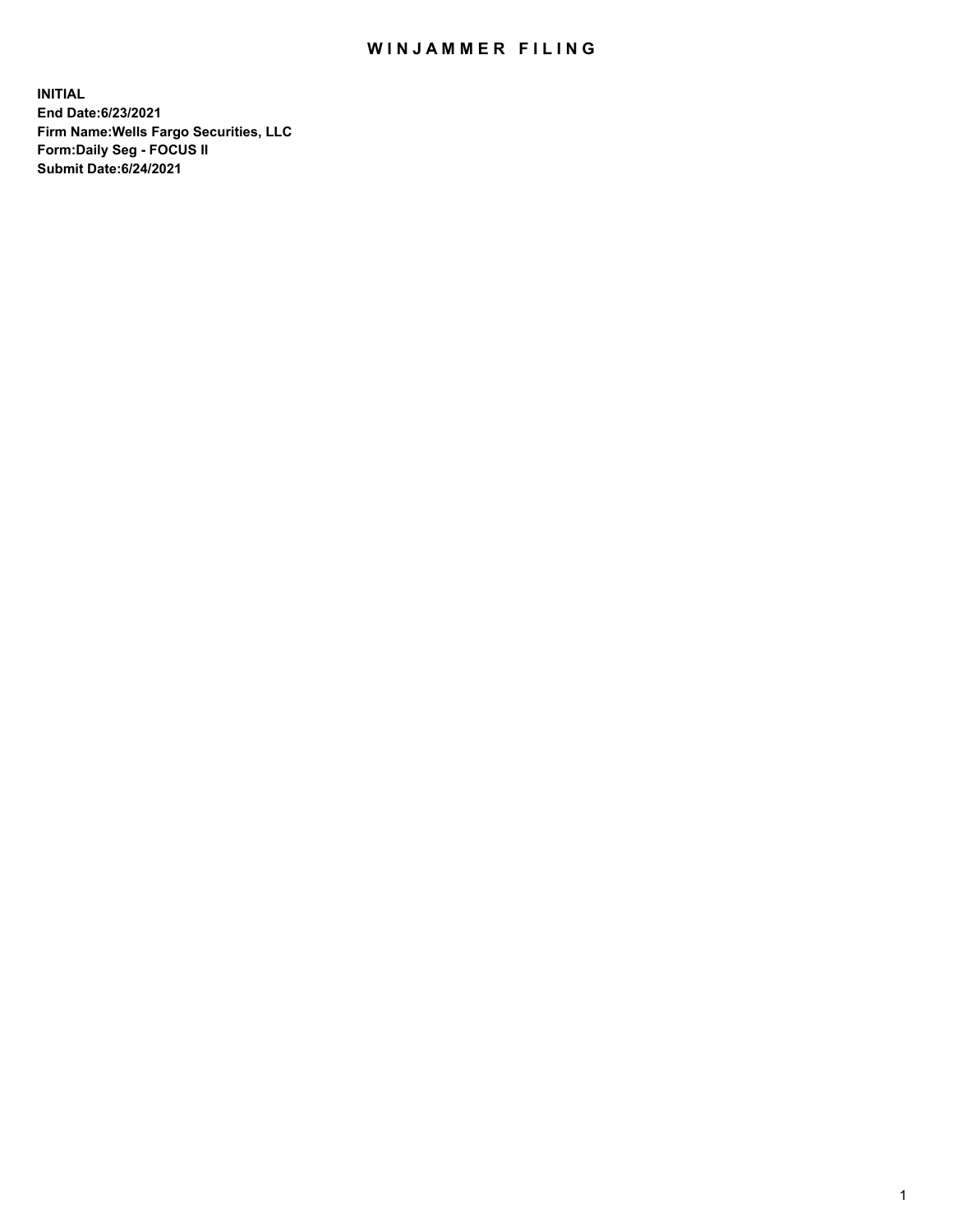**INITIAL End Date:6/23/2021 Firm Name:Wells Fargo Securities, LLC Form:Daily Seg - FOCUS II Submit Date:6/24/2021 Daily Segregation - Cover Page**

| Name of Company                                                                                                                                                                                                                                                                                                               | <b>Wells Fargo Securities LLC</b>                          |
|-------------------------------------------------------------------------------------------------------------------------------------------------------------------------------------------------------------------------------------------------------------------------------------------------------------------------------|------------------------------------------------------------|
| <b>Contact Name</b>                                                                                                                                                                                                                                                                                                           | <b>James Gnall</b>                                         |
| <b>Contact Phone Number</b>                                                                                                                                                                                                                                                                                                   | 917-699-6822                                               |
| <b>Contact Email Address</b>                                                                                                                                                                                                                                                                                                  | james.w.gnall@wellsfargo.com                               |
| FCM's Customer Segregated Funds Residual Interest Target (choose one):<br>a. Minimum dollar amount: ; or<br>b. Minimum percentage of customer segregated funds required:% ; or<br>c. Dollar amount range between: and; or<br>d. Percentage range of customer segregated funds required between:% and%.                        | 270,000,000<br><u>0</u><br>0 <sub>0</sub><br>00            |
| FCM's Customer Secured Amount Funds Residual Interest Target (choose one):<br>a. Minimum dollar amount: ; or<br>b. Minimum percentage of customer secured funds required:%; or<br>c. Dollar amount range between: and; or<br>d. Percentage range of customer secured funds required between: % and %.                         | 40,000,000<br><u>0</u><br>0 <sub>0</sub><br>0 <sub>0</sub> |
| FCM's Cleared Swaps Customer Collateral Residual Interest Target (choose one):<br>a. Minimum dollar amount: ; or<br>b. Minimum percentage of cleared swaps customer collateral required:%; or<br>c. Dollar amount range between: and; or<br>d. Percentage range of cleared swaps customer collateral required between:% and%. | 375,000,000<br><u>0</u><br>00<br>00                        |

Attach supporting documents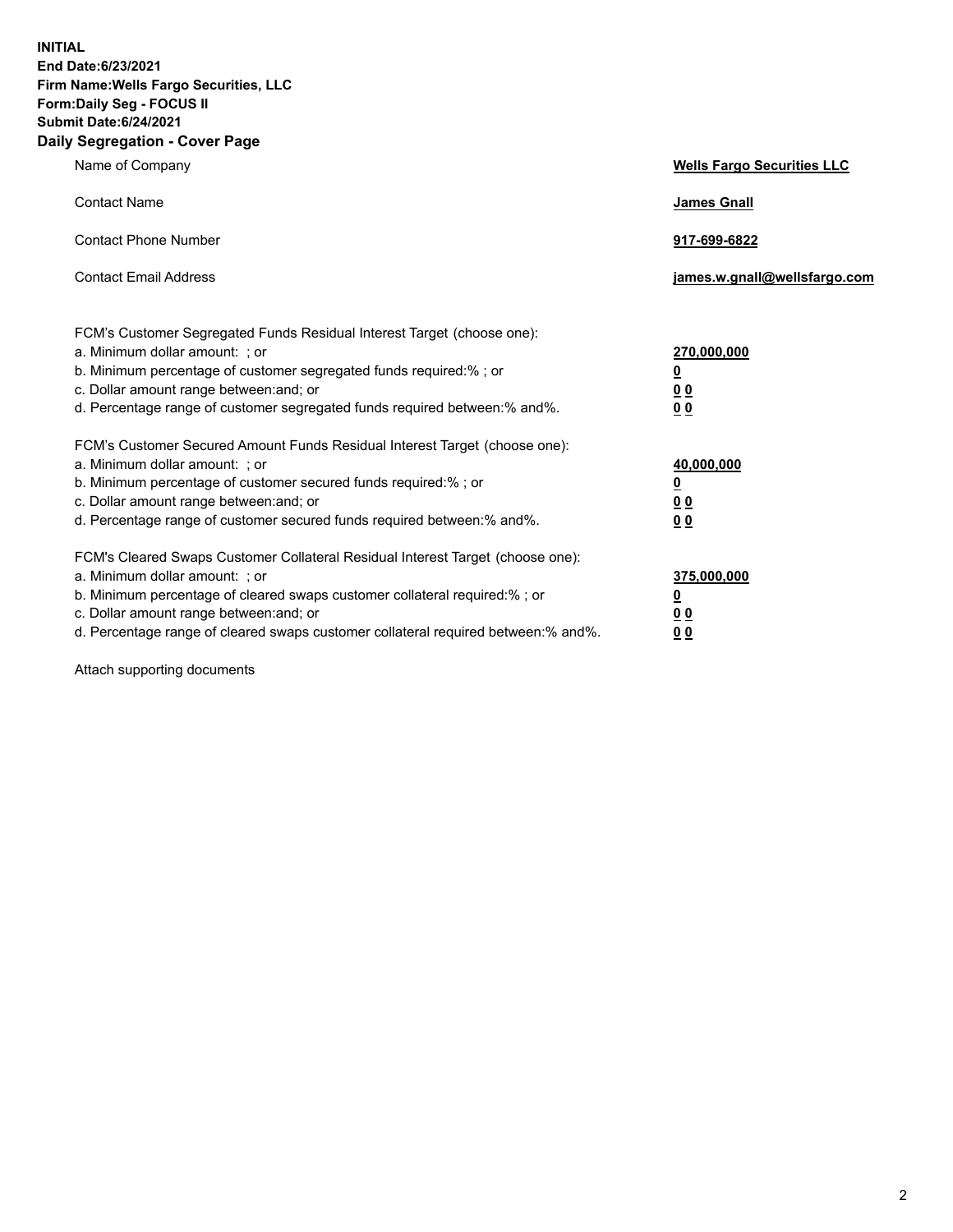**INITIAL End Date:6/23/2021 Firm Name:Wells Fargo Securities, LLC Form:Daily Seg - FOCUS II Submit Date:6/24/2021**

## **Daily Segregation - Secured Amounts**

|          | Foreign Futures and Foreign Options Secured Amounts                                                |                                                |
|----------|----------------------------------------------------------------------------------------------------|------------------------------------------------|
|          | Amount required to be set aside pursuant to law, rule or regulation of a foreign                   | $0$ [7305]                                     |
|          | government or a rule of a self-regulatory organization authorized thereunder                       |                                                |
| 1.       | Net ledger balance - Foreign Futures and Foreign Option Trading - All Customers                    |                                                |
|          | A. Cash                                                                                            | 254,662,538 [7315]                             |
|          | B. Securities (at market)                                                                          | 211,153,092 [7317]                             |
| 2.       | Net unrealized profit (loss) in open futures contracts traded on a foreign board of trade          | -25,586,049 [7325]                             |
| 3.       | Exchange traded options                                                                            |                                                |
|          | a. Market value of open option contracts purchased on a foreign board of trade                     | 29 [7335]                                      |
|          | b. Market value of open contracts granted (sold) on a foreign board of trade                       | -15,927 [7337]                                 |
| 4.       | Net equity (deficit) (add lines 1. 2. and 3.)                                                      | 440,213,683 [7345]                             |
| 5.       | Account liquidating to a deficit and account with a debit balances - gross amount                  | 8,198,521 [7351]                               |
|          | Less: amount offset by customer owned securities                                                   | -8,196,691 [7352] 1,830 [7354]                 |
| 6.       | Amount required to be set aside as the secured amount - Net Liquidating Equity                     | 440,215,513 [7355]                             |
|          | Method (add lines 4 and 5)                                                                         |                                                |
| 7.       | Greater of amount required to be set aside pursuant to foreign jurisdiction (above) or line        | 440,215,513 [7360]                             |
|          | 6.                                                                                                 |                                                |
|          | FUNDS DEPOSITED IN SEPARATE REGULATION 30.7 ACCOUNTS                                               |                                                |
| 1.       | Cash in banks                                                                                      |                                                |
|          | A. Banks located in the United States                                                              | 67,078,389 [7500]                              |
|          | B. Other banks qualified under Regulation 30.7                                                     | 50,318,476 [7520] 117,396,865                  |
|          |                                                                                                    | [7530]                                         |
| 2.       | Securities                                                                                         |                                                |
|          | A. In safekeeping with banks located in the United States                                          | 107,231,316 [7540]                             |
|          | B. In safekeeping with other banks qualified under Regulation 30.7                                 | 0 [7560] 107,231,316 [7570]                    |
| 3.       | Equities with registered futures commission merchants                                              |                                                |
|          | A. Cash                                                                                            | 56,117,612 [7580]                              |
|          | <b>B.</b> Securities                                                                               | 108,926,357 [7590]                             |
|          | C. Unrealized gain (loss) on open futures contracts                                                | -24,438,046 [7600]                             |
|          | D. Value of long option contracts                                                                  | 29 [7610]                                      |
|          | E. Value of short option contracts                                                                 | <mark>-15,927</mark> [7615] 140,590,025 [7620] |
| 4.       | Amounts held by clearing organizations of foreign boards of trade                                  |                                                |
|          | A. Cash                                                                                            | $0$ [7640]                                     |
|          | <b>B.</b> Securities                                                                               | $0$ [7650]                                     |
|          | C. Amount due to (from) clearing organization - daily variation                                    | $0$ [7660]                                     |
|          | D. Value of long option contracts                                                                  | $0$ [7670]                                     |
|          | E. Value of short option contracts                                                                 | 0 [7675] 0 [7680]                              |
| 5.       | Amounts held by members of foreign boards of trade                                                 |                                                |
|          | A. Cash                                                                                            | 4,501,132 [7700]                               |
|          | <b>B.</b> Securities                                                                               | 215,125,387 [7710]                             |
|          | C. Unrealized gain (loss) on open futures contracts                                                | -5,589,292 [7720]                              |
|          | D. Value of long option contracts                                                                  | $0$ [7730]                                     |
|          | E. Value of short option contracts                                                                 | 0 [7735] 205,034,963 [7740]                    |
| 6.<br>7. | Amounts with other depositories designated by a foreign board of trade<br>Segregated funds on hand | $0$ [7760]<br>$0$ [7765]                       |
| 8.       | Total funds in separate section 30.7 accounts                                                      | 570,253,169 [7770]                             |
| 9.       | Excess (deficiency) Set Aside for Secured Amount (subtract line 7 Secured Statement                | 130,037,656 [7380]                             |
|          | Page 1 from Line 8)                                                                                |                                                |
|          |                                                                                                    |                                                |

- 10. Management Target Amount for Excess funds in separate section 30.7 accounts **40,000,000** [7780]
- 11. Excess (deficiency) funds in separate 30.7 accounts over (under) Management Target **90,037,656** [7785]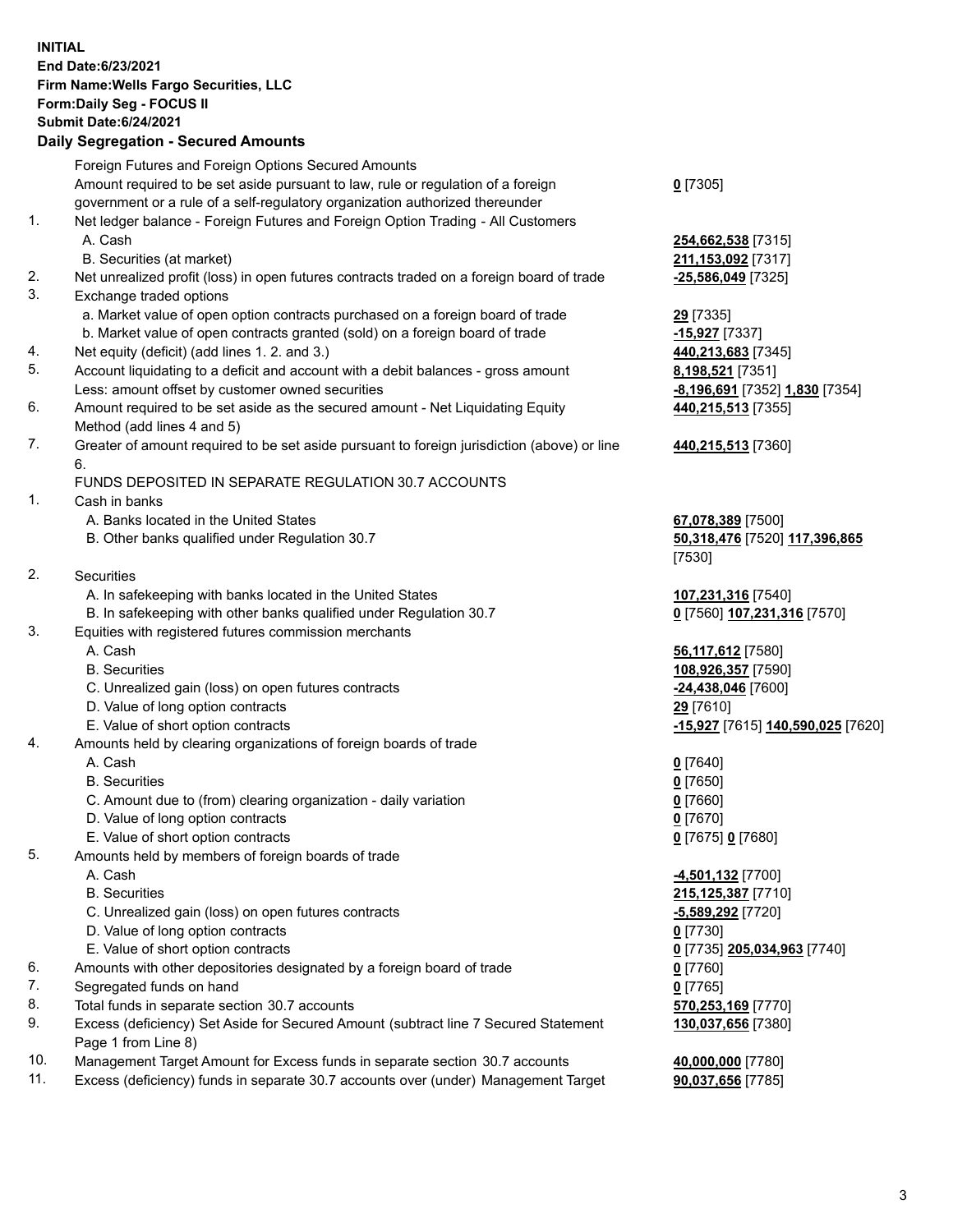**INITIAL End Date:6/23/2021 Firm Name:Wells Fargo Securities, LLC Form:Daily Seg - FOCUS II Submit Date:6/24/2021 Daily Segregation - Segregation Statement** SEGREGATION REQUIREMENTS(Section 4d(2) of the CEAct) 1. Net ledger balance A. Cash **3,438,895,617** [7010] B. Securities (at market) **1,933,672,905** [7020] 2. Net unrealized profit (loss) in open futures contracts traded on a contract market **-633,908,391** [7030] 3. Exchange traded options A. Add market value of open option contracts purchased on a contract market **954,377,064** [7032] B. Deduct market value of open option contracts granted (sold) on a contract market **-1,044,179,130** [7033] 4. Net equity (deficit) (add lines 1, 2 and 3) **4,648,858,065** [7040] 5. Accounts liquidating to a deficit and accounts with debit balances - gross amount **27,267,653** [7045] Less: amount offset by customer securities **-27,254,400** [7047] **13,253** [7050] 6. Amount required to be segregated (add lines 4 and 5) **4,648,871,318** [7060] FUNDS IN SEGREGATED ACCOUNTS 7. Deposited in segregated funds bank accounts A. Cash **188,375,341** [7070] B. Securities representing investments of customers' funds (at market) **45,002,570** [7080] C. Securities held for particular customers or option customers in lieu of cash (at market) **763,798,314** [7090] 8. Margins on deposit with derivatives clearing organizations of contract markets A. Cash **1,781,096,773** [7100] B. Securities representing investments of customers' funds (at market) **1,275,126,043** [7110] C. Securities held for particular customers or option customers in lieu of cash (at market) **1,169,874,591** [7120] 9. Net settlement from (to) derivatives clearing organizations of contract markets **14,992,716** [7130] 10. Exchange traded options A. Value of open long option contracts **954,377,064** [7132] B. Value of open short option contracts **-1,044,179,130** [7133] 11. Net equities with other FCMs A. Net liquidating equity **0** [7140] B. Securities representing investments of customers' funds (at market) **0** [7160] C. Securities held for particular customers or option customers in lieu of cash (at market) **0** [7170] 12. Segregated funds on hand **0** [7150] 13. Total amount in segregation (add lines 7 through 12) **5,148,464,282** [7180] 14. Excess (deficiency) funds in segregation (subtract line 6 from line 13) **499,592,964** [7190] 15. Management Target Amount for Excess funds in segregation **270,000,000** [7194] **229,592,964** [7198]

16. Excess (deficiency) funds in segregation over (under) Management Target Amount Excess